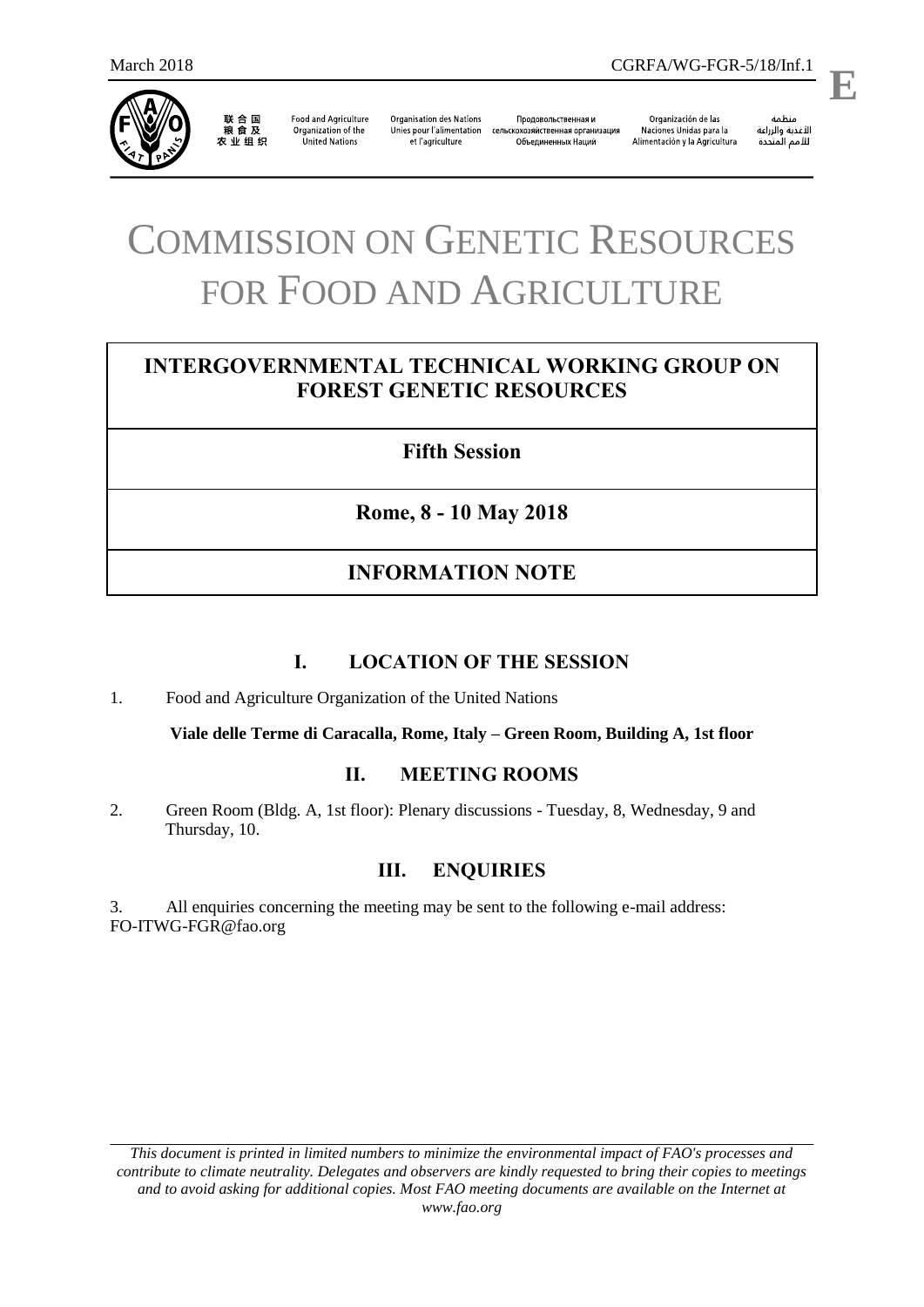# **IV. ENTRY FORMALITIES**

4. All visa formalities are the responsibility of each participant. Visa applications must be submitted well in advance of departure, as it may require from one to three weeks –sometimes longer– for an Italian visa to be issued. Exclusively those participants travelling from a country where there is no Italian Consulate or other competent Diplomatic Mission may obtain a visa on arrival in Rome, provided that they advise the Secretariat of the meeting of their full name, date of birth, nationality, passport number, issue and expiry dates, flight number, date and hour of arrival and their full travel itinerary, which must not include any other Schengen country. This information must reach FAO at least four weeks before the arrival of participants to permit the Protocol Branch to request that a visa be issued at Rome airport. Participants failing to comply with the above will not be allowed to enter Italy by the Italian authorities. Please contact [FO-ITWG-FGR@fao.org](mailto:FO-ITWG-FGR@fao.org) if you require additional documentation to process your entry visa for Italy, such as a personalized letter of invitation. FAO cannot provide assistance other than sending a personalized letter to participants.

# **V. HOTEL ACCOMMODATION**

5. The Secretariat does not assist participants in making hotel reservations. Each participant must contact the hotel directly to arrange, confirm and guarantee their bookings. When making the hotel reservation, please ask whether a special FAO room rate is available. Information on hotels in Rome can be found at [https://HotelDirectory.lanyon.com/Login.aspx?authToken=e66b9dfd-98c2-4dc6-8556-](https://hoteldirectory.lanyon.com/Login.aspx?authToken=e66b9dfd-98c2-4dc6-8556-657374c699f6) [657374c699f6.](https://hoteldirectory.lanyon.com/Login.aspx?authToken=e66b9dfd-98c2-4dc6-8556-657374c699f6)

# **VI. CONNECTION TO AND FROM THE AIRPORT**

6. The two main airports in Rome are Fiumicino Airport (also called Leonardo da Vinci Airport, 36 km west of Rome's city centre) and Ciampino Airport (16 km southeast of Rome's city centre, primarily used for charter and low-cost flights). Details on both airports are provided at [http://www.adr.it.](http://www.adr.it/)

## **Taxis**

7. If you decide to take a taxi from the airports, we advise you to take only the recognized white taxicabs, with a license from the Comune di Roma; those with other licenses from Comune di Fiumicino or others are more expensive, i.e. 60 euros (EUR). There is now a fixed fare from Fiumicino (EUR 48) and from Ciampino (EUR 30) airports to the centre of Rome (within Aurelian walls), baggage included, for a maximum of four persons.

## **Trains**

8. There are two train services connecting Leonardo da Vinci Airport to Rome. You may check the time schedule at: www.trenitalia.com.

1) Direct non-stop train to Termini Station (central station) "**Leonardo Express**" This train runs every 30 minutes from 6:36 to 23:36 hours. Tickets cost 14 euros. The journey time is approximately 30 minutes. There is a taxi rank outside Termini Station. Again, we recommend that you only take the official marked taxicabs and ensure that the meter is running.

## 2) Local train

We advise you to take this train and get off at Ostiense Station if you are staying at one of the hotels close to FAO. The train runs approximately every 15 minutes, takes 35 minutes (from 5:57 to 23:27 hours) and costs 8 euros. Outside Ostiense Station there is a taxi rank. Again, we recommend that you take only the official marked taxicabs and ensure that the meter is running. From Ostiense, FAO can be easily reached by Metro line B (direction Rebibbia), one stop to Circo Massimo. The entrance to FAO is in front of the metro station.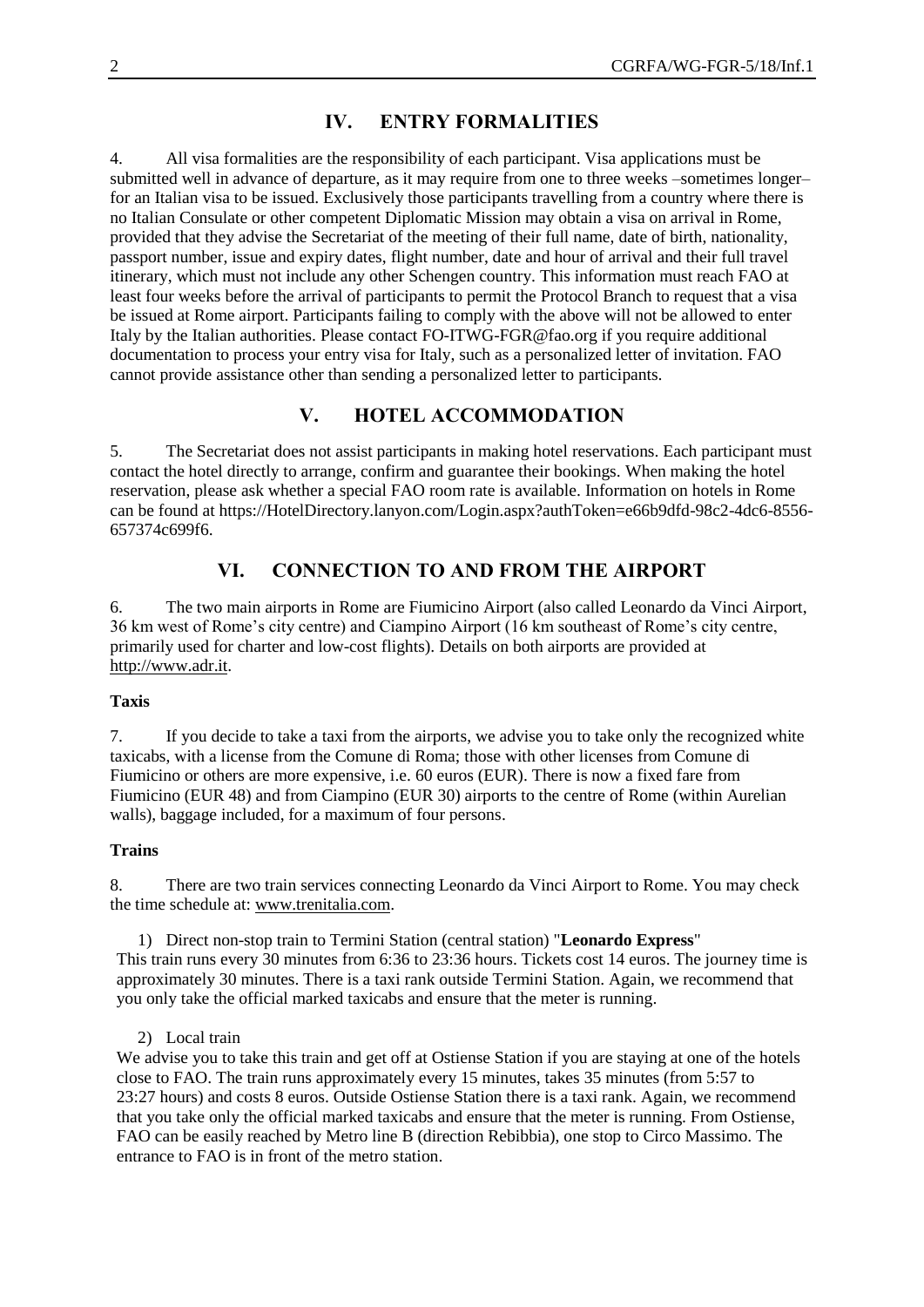9. From Ciampino airport, it is possible to reach Rome by shuttle to Termini station (the main train and metro station). From Termini, FAO can be easily reached by Metro line B (direction Laurentina), three stops to Circo Massimo. The entrance to FAO is in front of the metro station.

## **Buses**

10. Several bus services are now available: for example Terravision (every 30 minutes to the Central Rail Station - 4 euros for one way. Other companies are available (consult the Tourist Information Office in the airport).

## **VII. REACHING FAO**

11. FAO is located on Viale delle Terme di Caracalla and is just across from the Circo Massimo. You can reach FAO on foot, by bus or by underground, getting off at the station called Circo Massimo. Metro/bus tickets can be purchased at a "Tabaccheria" (tobacconist's shop) at the airport, at Termini and from the automatic machines at the metro stations. Tickets cost 1.50 euros (these tickets are also valid on buses and for a total duration of 100 minutes). For maps of local train and subway lines see [Metro di Roma.](http://www.alfanet.it/welcomeitaly/roma/bus_metro/mappametro.html) For additional information about the Rome public transport system, visit [www.atac.roma.it](http://www.atac.roma.it/) (in Italian and English).



## **VIII. REGISTRATION AT FAO HQ**

12. Visitors to the Food and Agriculture Organization (FAO) headquarters must access the premises by way of the Visitors' Entrance on Viale Aventino and continue to the Visitors' Entrance Pavilion where they will submit to a security check and collect a building pass. Make sure to bring a valid identification document bearing a photograph (passport, driver's license, national ID card). The building pass will be valid for the duration of the meeting, must be worn at all times while on the premises, and must be clearly visible by Safety & Security personnel as well as to other FAO personnel.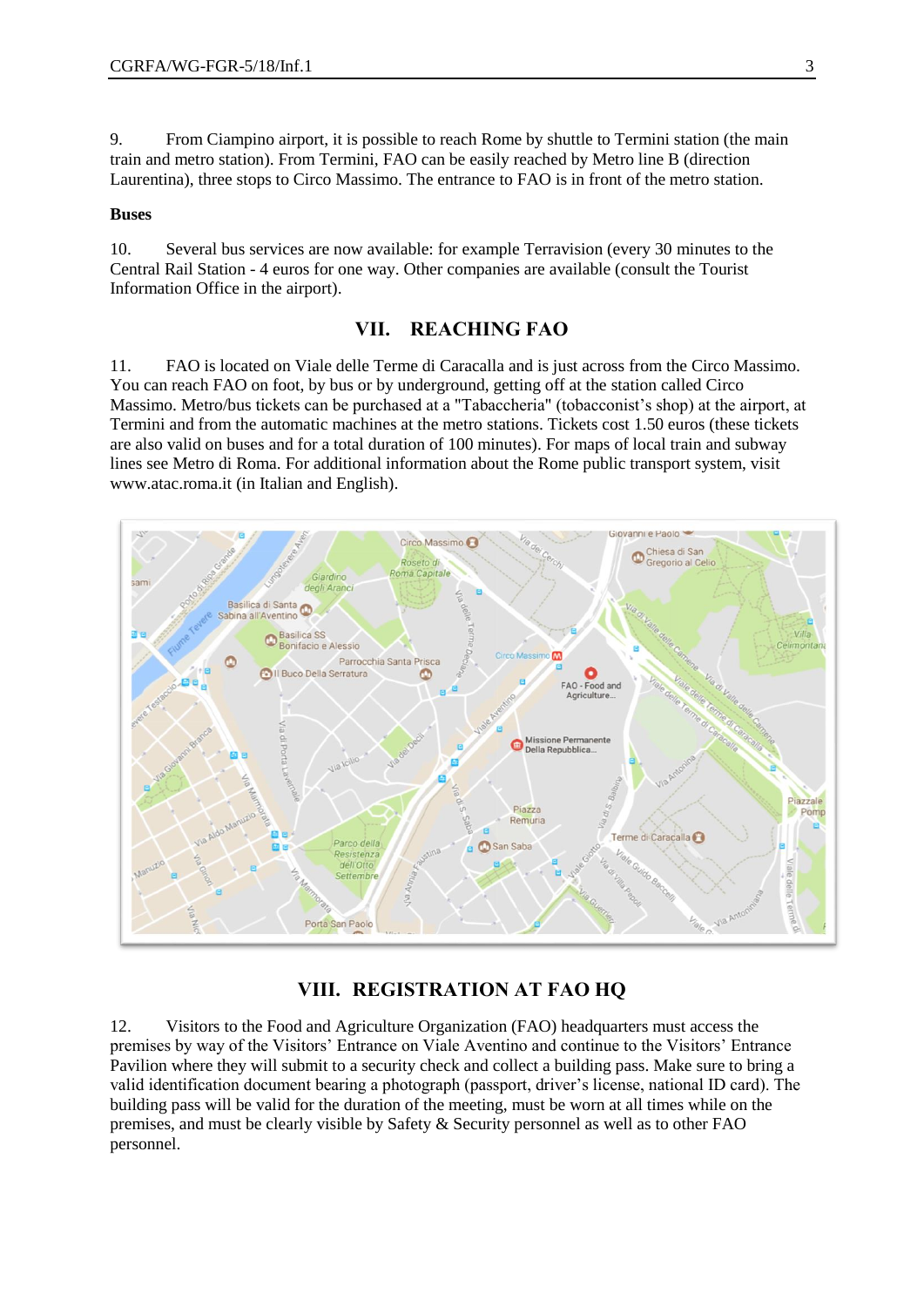# **IX. FACILITIES FOR DISABLED PERSONS**

13. The FAO buildings correspond to European Community and Italian disabled facility building codes. All entrances at FAO headquarters are accessible for disabled persons in wheelchairs. An elevator is provided in Building A and a ramp is provided in Building D.

# **X. SERVICES WITHIN FAO**

## **Medical service**

14. The FAO Medical Service, located on the first floor of Building B, provides emergency first aid assistance, Monday-Friday, from 8:30 to 17:00 hours. In the event of medical emergencies, participants may dial 53400 from all in-house telephones or 06-57053400 from outside the FAO headquarters complex. For serious emergency outside FAO, participants may call 118.

#### **Baking facilities**

15. The Italian currency is the Euro  $(\epsilon)$ . Banca Intesa is located on the ground floor in Building B. Opening hours are from 8:40 to 16:30 hours. Banca Popolare di Sondrio is located on the ground floor of Building D. Opening hours are from 8:40 to 16:30 hours. Cash dispensers (ATMs) are located on the ground floor of Buildings B and D at the entrances to both banks.

#### **Postal services**

16. The Italian Post Office, located on the ground floor of Building B (adjacent to the bank), provides usual postal services (stamps, parcels, telex, telegrams, registered mail, change, postal/money orders, etc.). The Post Office is open from 8:30 to 15:00 hours from Monday to Friday. Mail boxes are next to the Post Office.

## **Telephone and fax facilities**

17. FAO's telephone number for a call made in Italy is 06 57051; for a call made from abroad it is (+39) 06 57051. All extensions can be reached by dialing 06 570 (not necessary if calling from one of the phones located within FAO) followed by the 5-figure extension required. For telephone information or long distance calls, please call Extension 11. To reach a number in Rome, first dial 0 and then digit the number 06 ...

#### **Internet access**

18. Computers with internet facilities are available in the FAO David Lubin Library in room A012 (ground floor, building A), from Monday to Friday from 8:30 to 17:00 hours. FAO provides a free Wireless Internet Service (Wi-Fi) for meeting attendees. This service is available in meeting rooms and in the atrium. To connect to this service, detect the network "guest\_internet", open a browser and try to connect to an Internet site. You will be prompted for the username (visitor) and password (wifi2internet). The Slovak Business Centre (ground floor, building B; extension 57090) is available for Internet, printing, fax and photocopying services. The Estonia Centre for skype connections is available in the ground floor of Building B next to the Flag Hall.